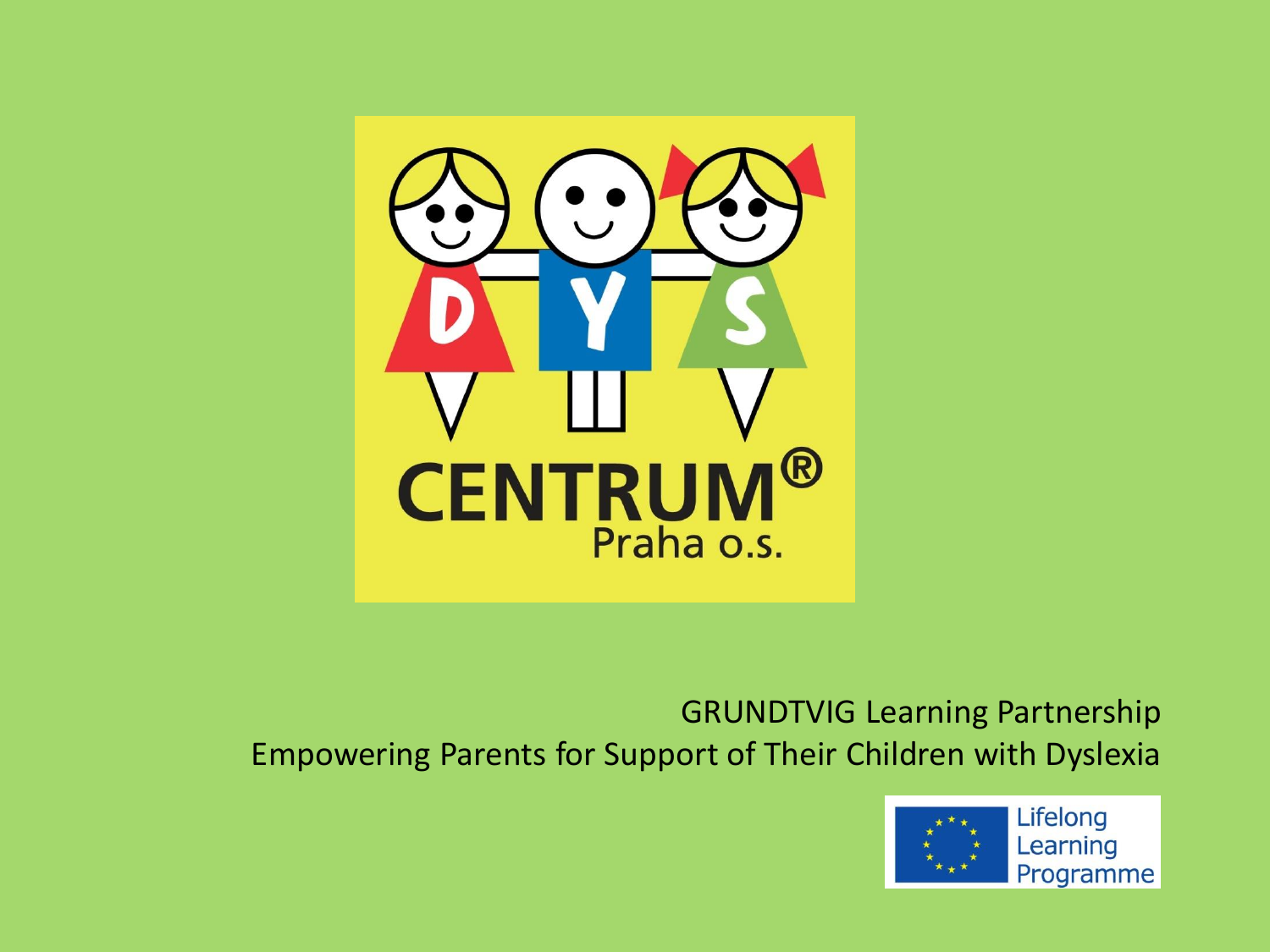# **Dyslexia in the Czech Republic**

- $\checkmark$  4-5% people with dyslexia in a population
- $\checkmark$  1952 first assessment of a child with dyslexia
- $\checkmark$  1965 first book on dyslexia
- $\checkmark$  1967/1968 first specialized classes for children with dyslexia
- $\checkmark$  1970's assessment battery of tests for children with dyslexia was developed
- $\checkmark$  1972 first Public Notice on work with dyslexic pupils at elementary schools
- $\checkmark$  1983 first specialized elementary school for children with dyslexia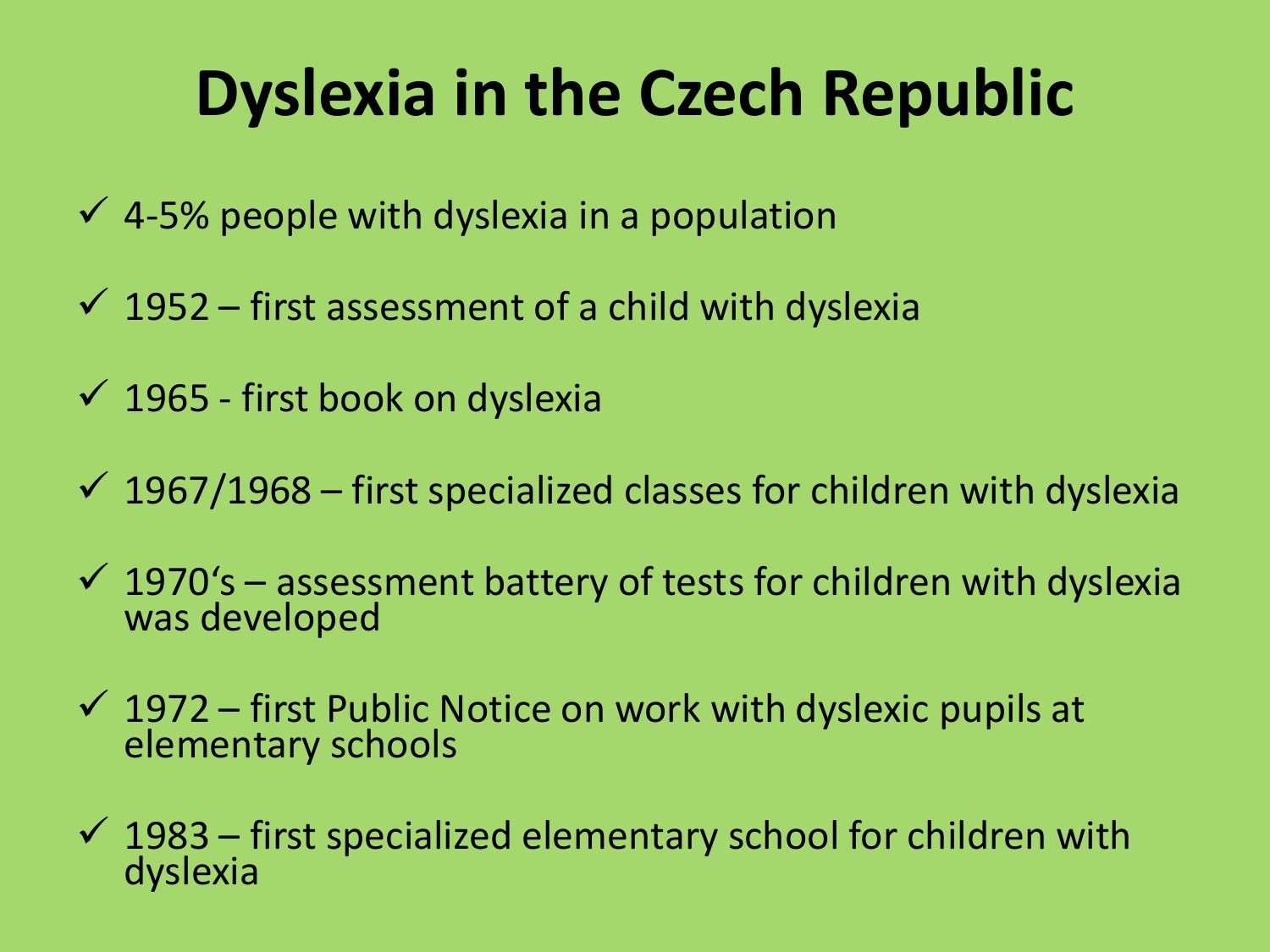- **Target groups (261 clients within 2,140 sessions in 2012):**
	- $\checkmark$  children with specific learning disabilities and/or ADHD syndrome
	- $\checkmark$  parents of such children
	- $\checkmark$  preschool children with developmental difficulties, and their families
	- $\checkmark$  professionals = teachers, special educators, psychologists, counsellors, speech therapists
- **Staff:**
	- $\checkmark$  special educators
	- $\checkmark$  psychologists
	- $\checkmark$  teachers



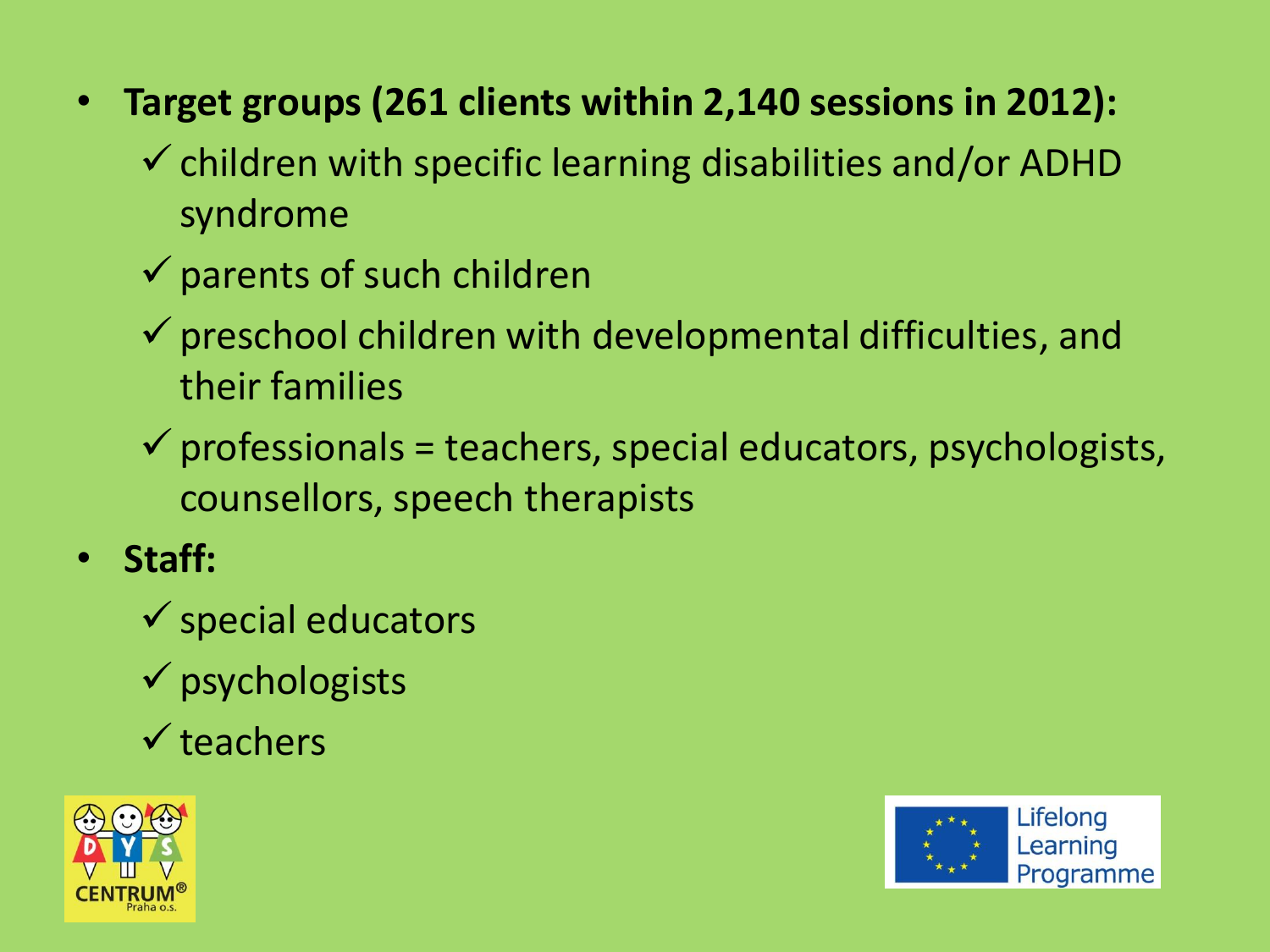#### **Main activities**

 $\triangleright$  remediation, assessment, therapy, counselling

 $\triangleright$  information services

 $\triangleright$  documentation activities

 $\triangleright$  publishing

 $\triangleright$  courses, lecturing (49 courses accredited by The Ministry of education )



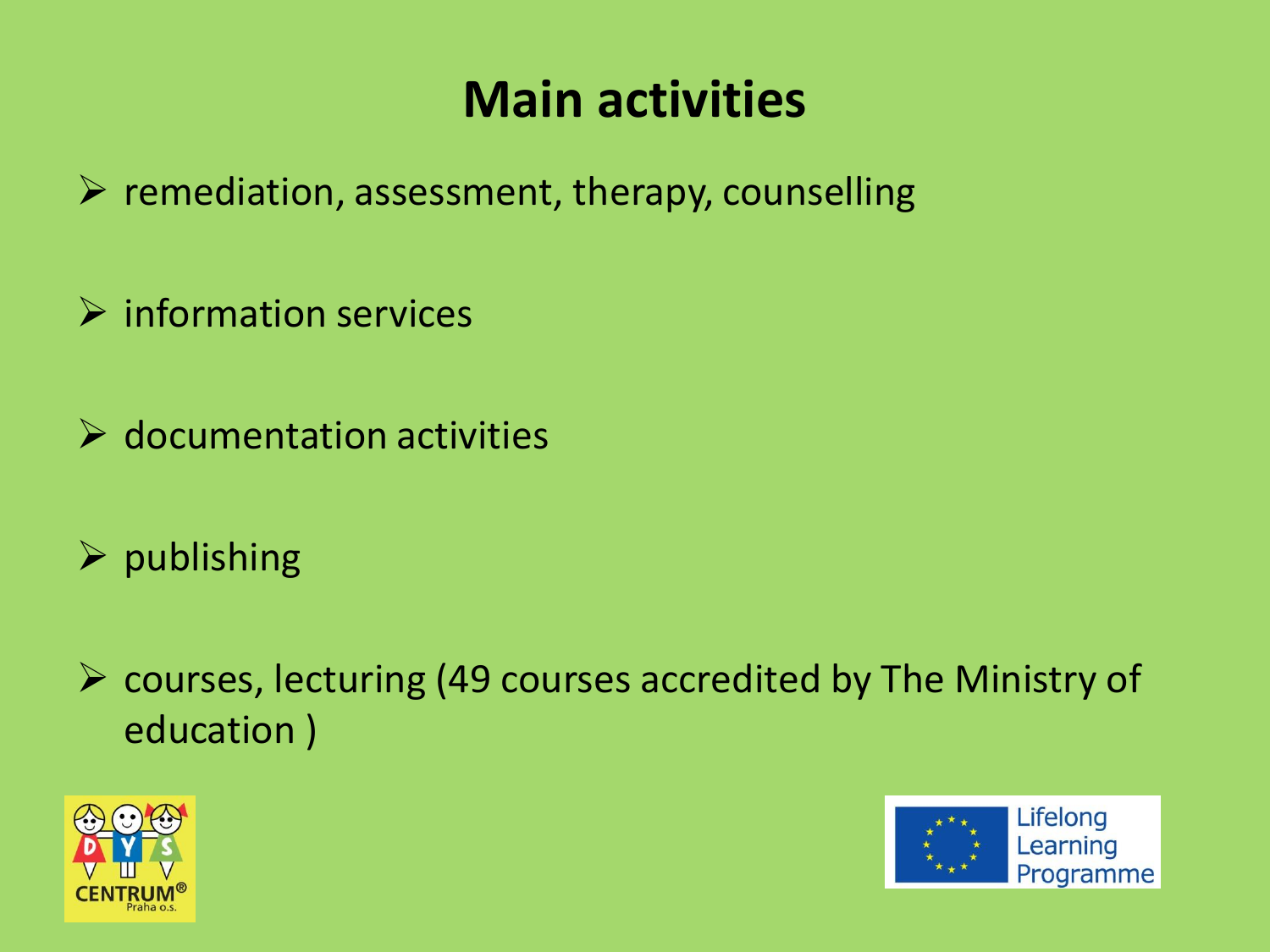# **Cooperation with parents**

- $\cdot$  in the course of assessment parents can be present and see how their children learn
- $\dots$  **explanation of dyslexia and other learning difficulties**
- $\cdot$  introduction of current legislation concerning students with dyslexia
- ❖ discussion on possible ways how to communicate and cooperate with children's schools
- parents' presence at remediation and counselling lessons to support continuous home work of parents and children



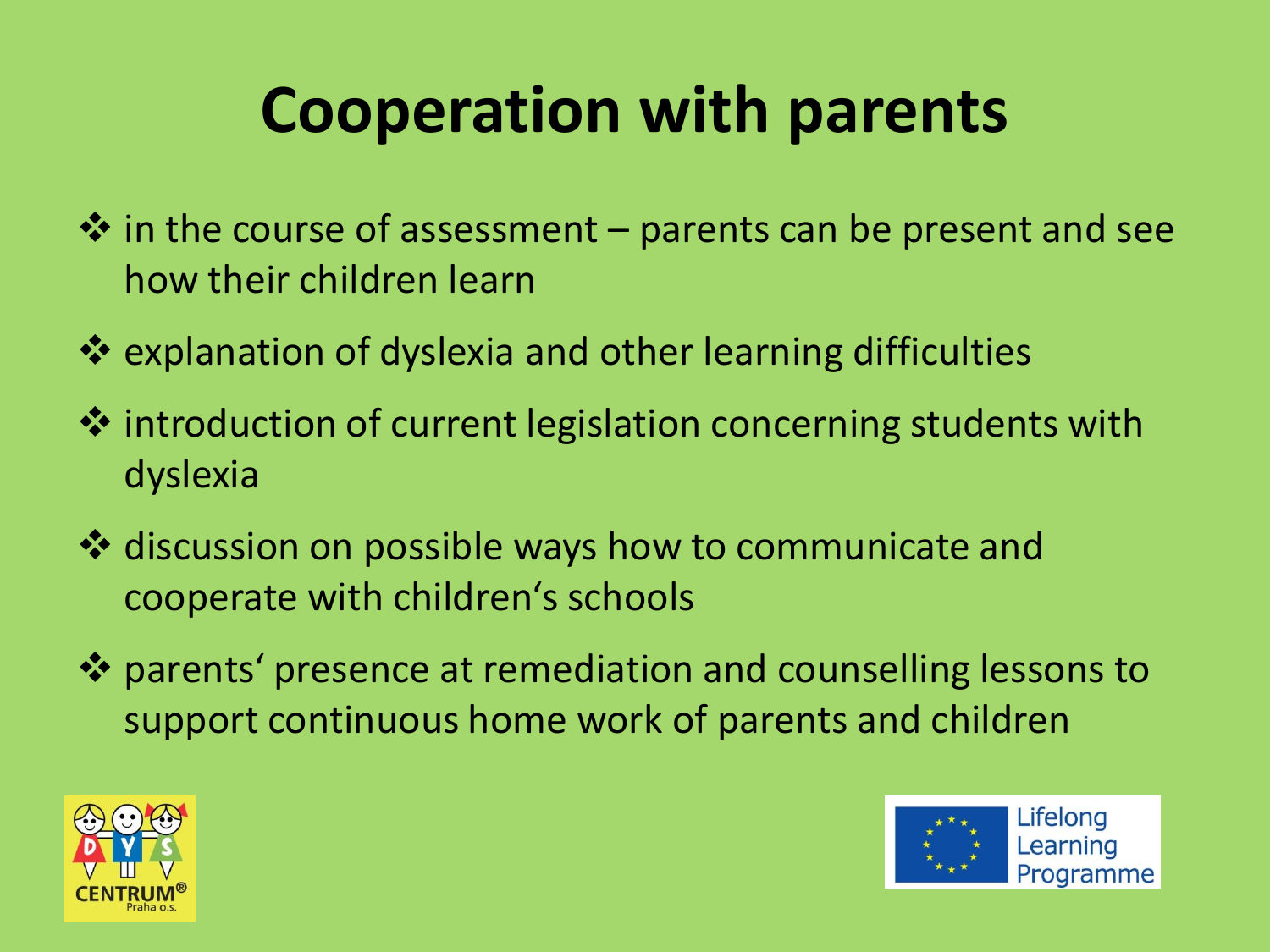## **How can parents advocate for their children**

#### $\rightarrow$  in accordance with current legislation:

- $\%$  student with SEN are entitled to receive individual support
- $\psi$  parents can choose where their child is assessed
- $\psi$  parents participate in IEP development
- $\psi$  parent can usually choose an appropriate school for their child



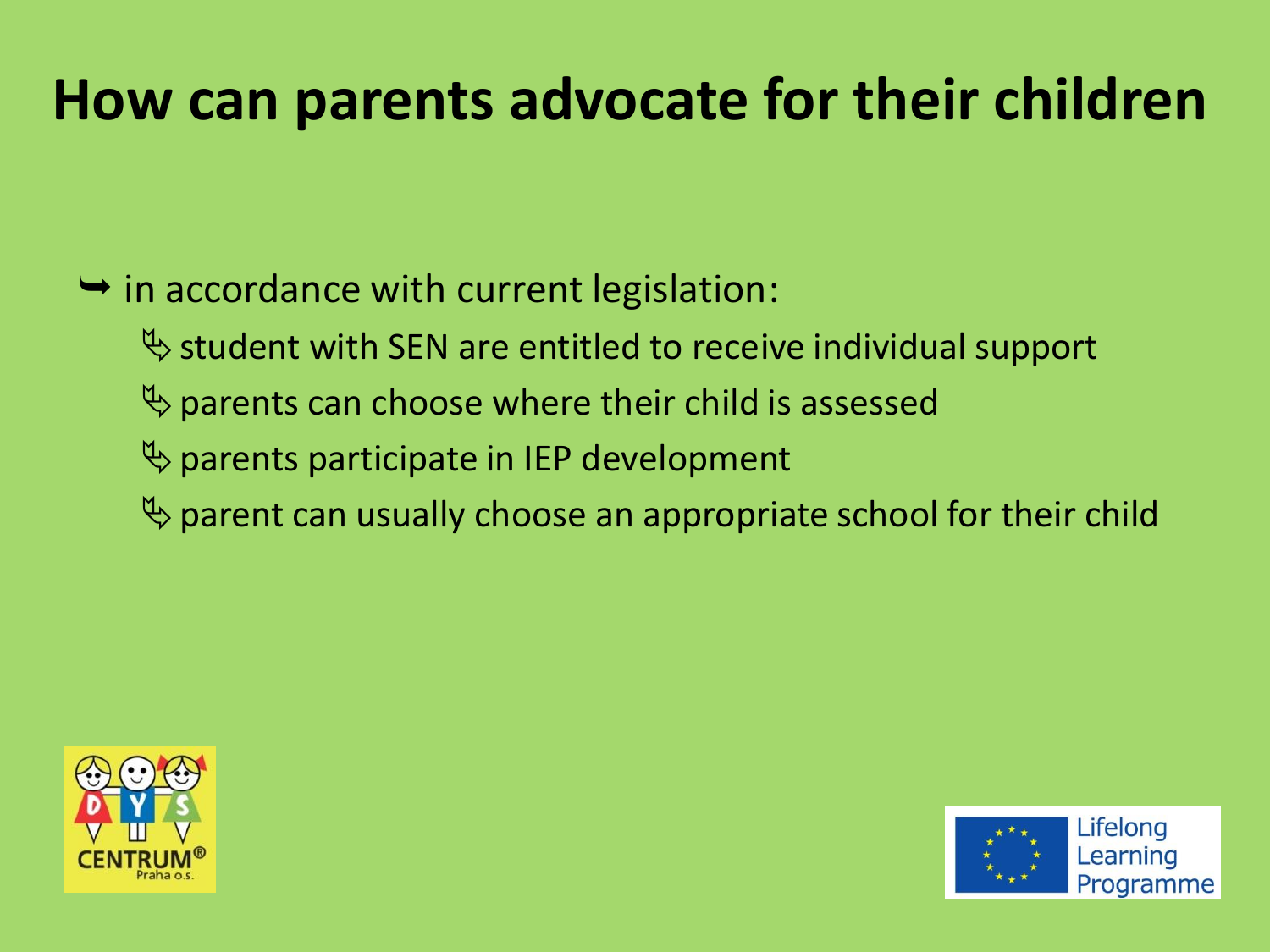## **How can parents advocate for their children**

- $\rightarrow$  furthermore, parents can find a private counsellor and/or use services of NGO's and other counselling institutions
- $\rightarrow$  compared to experience from other countries it is not usual that parents lobby for their children, negotiate with official institutions in favour of their children and/or communicate with policy-makers to advocate for their children
- $\rightarrow$  not all schools are willing to accept parental involvement  $\rightarrow$ on the contrary, example of good practice  $-$  "parents are welcome"